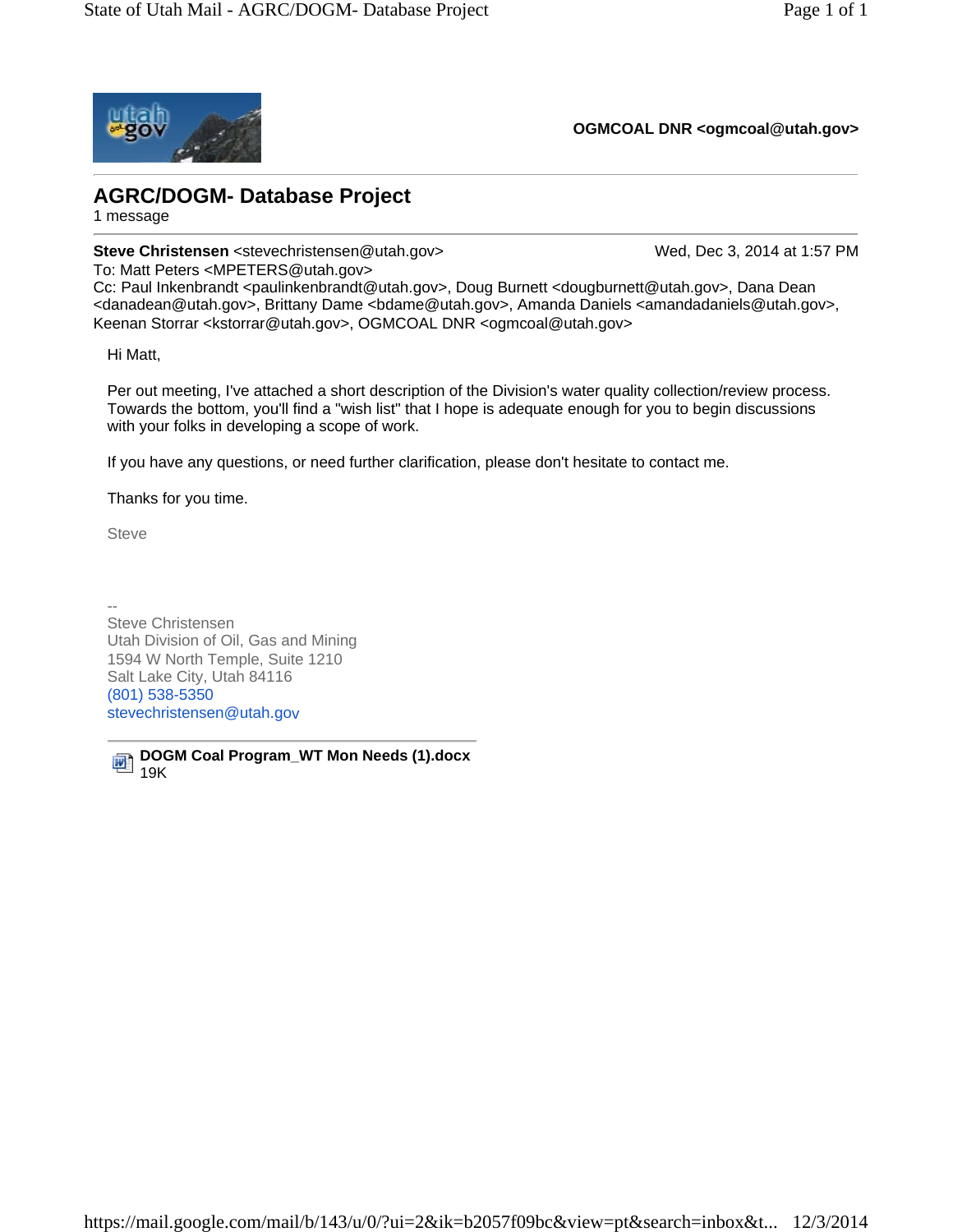## **Utah Division of Oil, Gas and Mining (DOGM)- Coal Program Water Quality Database- Wish list/Needs**

- 1. Coal Program water quality data overview
	- a. Regulatory requirements
		- i. Per the hydrology regulations within the Surface Mining Control and Reclamation Act (SMCRA), permitted coal operators are required to conduct water monitoring (quality/quantity). The monitoring is conducted pre-, during and post- active coal mining operations.
		- ii. The data is typically submitted on a quarterly basis.
		- iii. The water monitoring requirements can vary somewhat relative to the amount of data required. However; SMCRA does identify the minimum requirements for both ground and surface water.
			- 1. Ground water- total dissolved solids or specific conductance, pH, total iron and total manganese, rates of discharge or usage and depth to water.
			- 2. Surface water- total suspended solids, total dissolved solids or specific conductance, pH, total iron and total manganese and flow rates.
			- 3. The Coal Program has developed a technical directive (Tech-004) that provides recommendations for additional water quality parameters. The majority of coal operators follow these recommendations.
- 2. Current Water Quality Database/Operation
	- a. Currently an APPX database is utilized by the coal program. It has been in operation since the 1990's.
	- b. The water quality and quantity data is uploaded into the APPX database remotely by the coal operators. Typically, the laboratory that performs the water quality analysis provides the coal operators a .csv file of the analytical results which can then be uploaded to the APPX database. In addition to the suite of water quality parameter concentrations generated from the lab, the coal operators also manually enter field data (e.g. pH, conductivity, temperature, dissolved oxygen).
	- c. Once the data is uploaded, the Coal Operators indicate the individual samples are "o.k." for uploading by Division hydrologists (i.e. a box is checked in the database to indicate the samples are good to go).
	- d. The Coal Program hydrologists then go through the water quality samples, check the "o.k." box for download and then update the database to bring the samples in. The data is then transferred to Microsoft SQL servers for use with any Microsoft Office product.